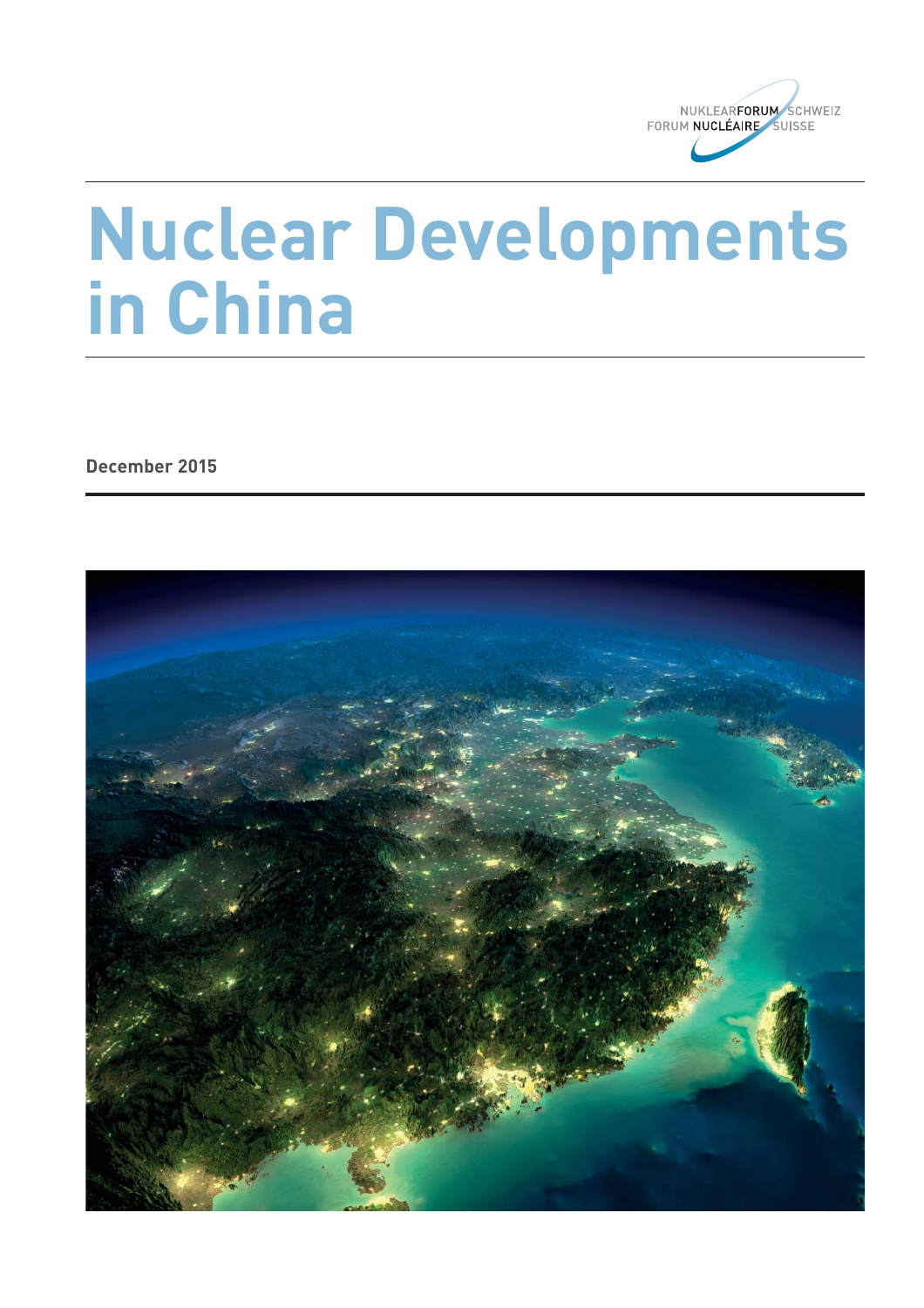# **Table of Contents**

| Overview of the commercial nuclear reactor systems built and developed in China  10 |  |
|-------------------------------------------------------------------------------------|--|
|                                                                                     |  |

#### $\mathbf{1}$

| 1.1     |  |
|---------|--|
| 1.2     |  |
| 1.2.1   |  |
| 1.2.2.  |  |
| 1.2.3   |  |
| 1.2.3.1 |  |
| 1.2.3.2 |  |
| 1.2.4   |  |
| 1.3     |  |
| 1.3.1   |  |
| 1.3.2   |  |
| 1.3.3   |  |
| 1.4     |  |
| 1.4.1   |  |
| 1.4.1.1 |  |
| 1.4.1.2 |  |
| 1.4.2   |  |
| 1.4.3   |  |
| 1.4.4   |  |
| 1.4.4.1 |  |
| 1.4.4.2 |  |
| 1.4.5   |  |
| 1.5     |  |
| 1.5.1   |  |
| 1.5.2   |  |

#### Introduction of the China Nuclear Fuel Corporation (CNFC) and its Member Corporations.... 19  $\overline{2}$

| 2.1 |  |
|-----|--|
|     |  |
|     |  |
|     |  |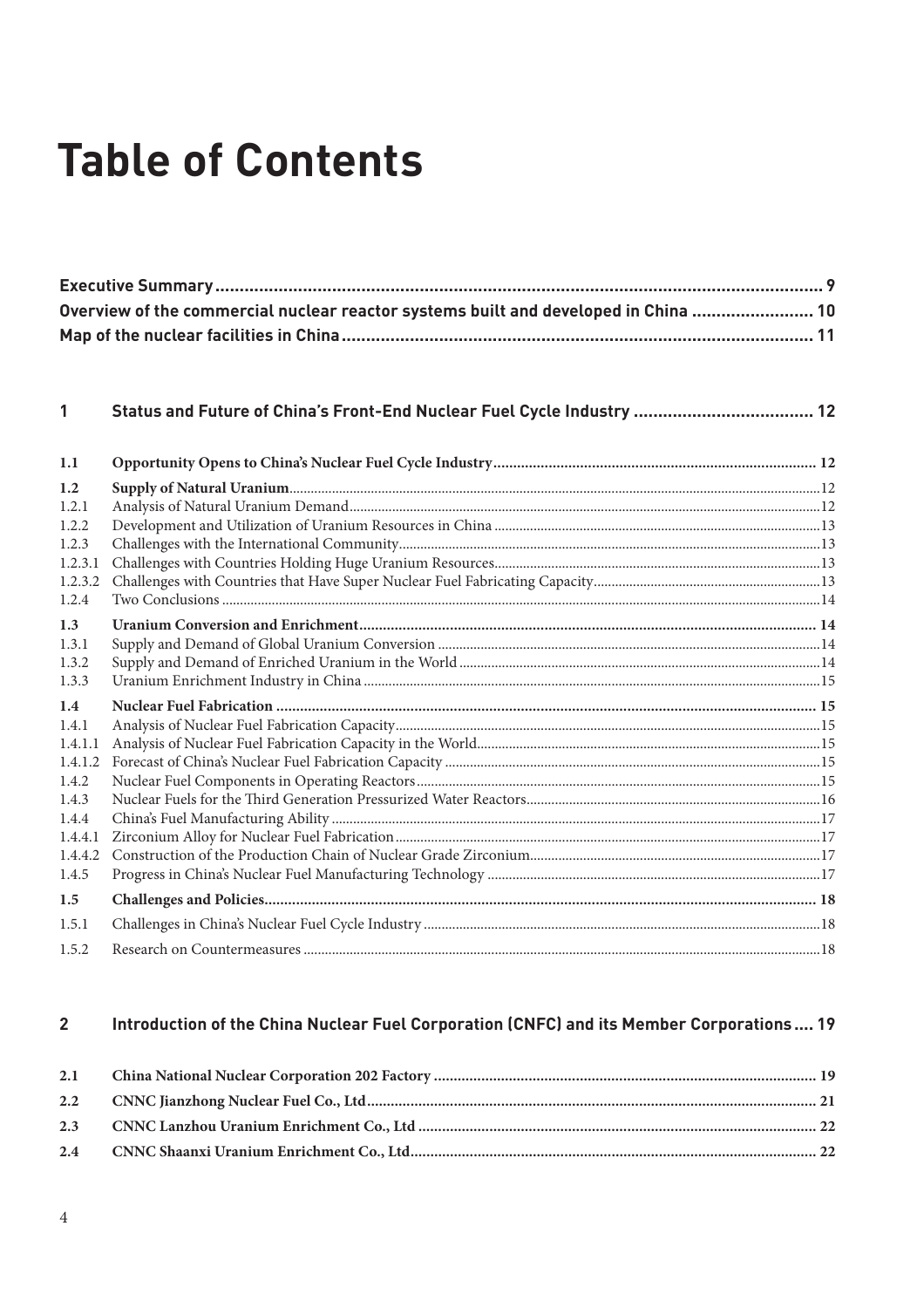| 3 <sup>1</sup> |  |
|----------------|--|
| 3.1            |  |
| 3.2            |  |
| 3.3            |  |
| 3.4            |  |
| 3.5            |  |
| 3.5.1          |  |
| 3.5.2          |  |
| 3.5.2.1        |  |
| 3.5.2.2        |  |
| 3.6            |  |
| 3.7            |  |

| 4.1   |  |
|-------|--|
| 4.1.1 |  |
|       |  |
|       |  |
|       |  |
| 4.2.2 |  |
| 4.3   |  |
| 4.4   |  |

| 5     |  |
|-------|--|
| 5.1   |  |
| 5.2   |  |
| 5.3   |  |
| 5.3.1 |  |
| 5.3.2 |  |
| 5.3.3 |  |
| 5.3.4 |  |
|       |  |
|       |  |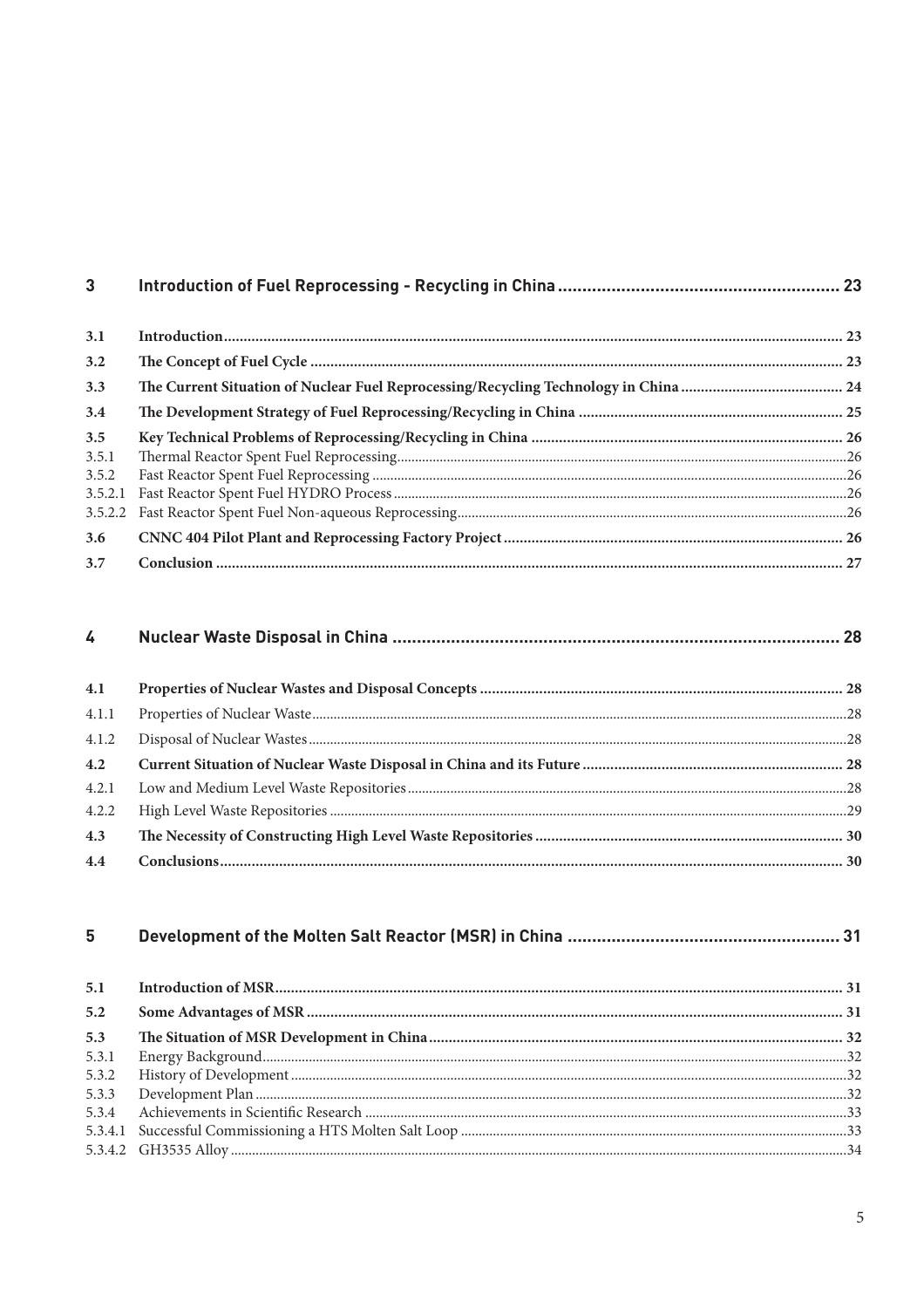#### $\boldsymbol{6}$

| 6.2 |  |
|-----|--|
| 6.3 |  |
|     |  |
|     |  |
|     |  |
|     |  |
|     |  |

#### Development of the High Temperature Gas-cooled Reactor (HTGR) in China ........................ 40  $\overline{7}$

| 8            |  |
|--------------|--|
| 8.1          |  |
| 8.1.1        |  |
| 8.1.2        |  |
| 8.2          |  |
| 8.3<br>8.3.1 |  |
| 8.3.2        |  |
| 8.3.3        |  |
| 8.3.4        |  |
| 8.4          |  |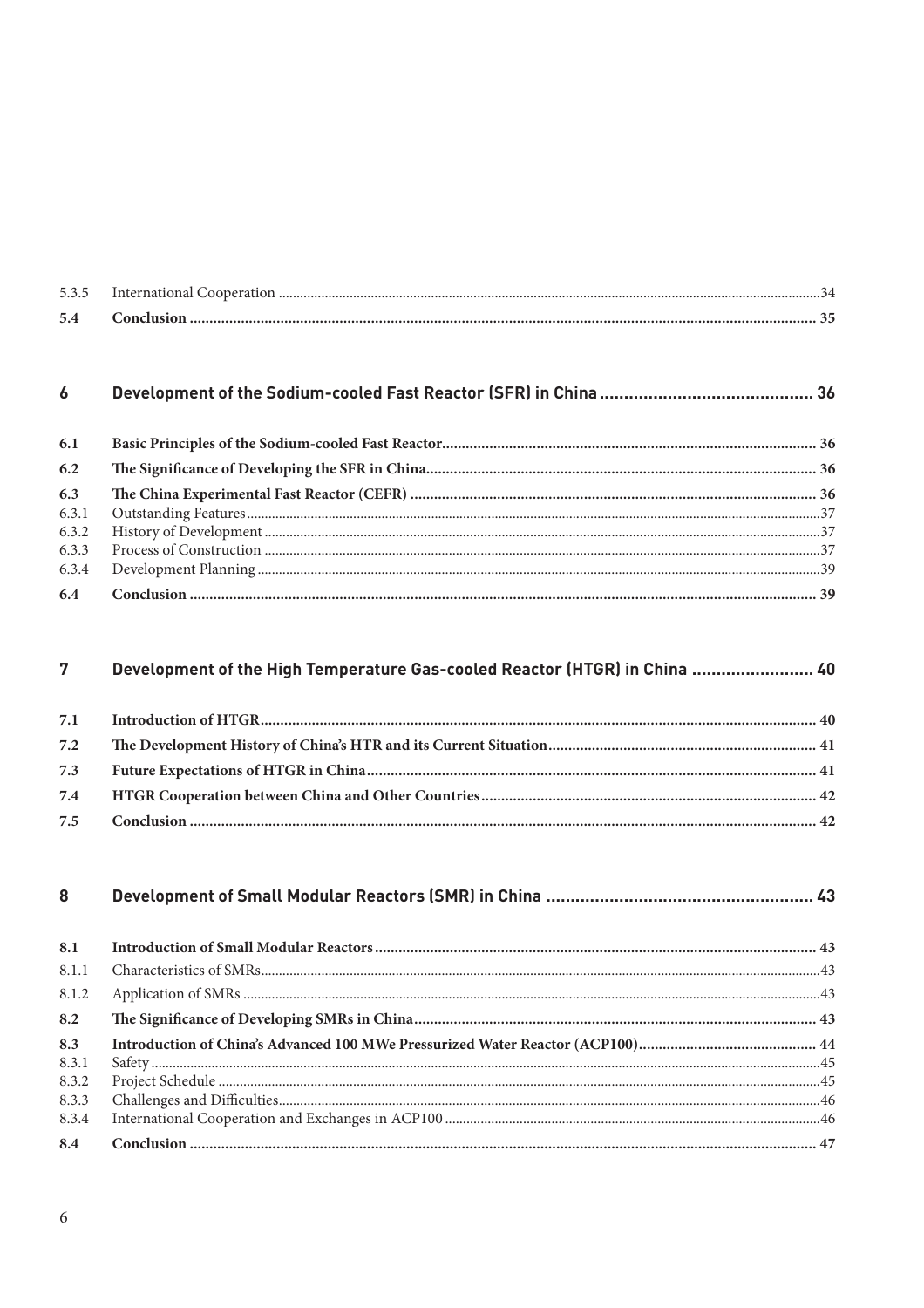| 9       | Introduction of Fusion Development and the International Thermonuclear |  |
|---------|------------------------------------------------------------------------|--|
| 9.1     |                                                                        |  |
| 9.2     |                                                                        |  |
| 9.3     |                                                                        |  |
| 9.4     |                                                                        |  |
| 9.5     |                                                                        |  |
| 9.5.1   |                                                                        |  |
| 9.5.2   |                                                                        |  |
| 9.5.3   |                                                                        |  |
| 9.5.4   |                                                                        |  |
| 9.5.5   |                                                                        |  |
| 9.5.5.1 | $Procurrent. 51$                                                       |  |
| 9.5.5.2 |                                                                        |  |
| 9.5.5.3 |                                                                        |  |
| 9.6     |                                                                        |  |
| 9.7     |                                                                        |  |

| 10     | <b>Introduction of the Low Energy Nuclear Reactions (LENR)</b>                             |  |
|--------|--------------------------------------------------------------------------------------------|--|
| 10.1   | Basic Information and Historical Background of the Low Energy Nuclear Reactions (LENR)  54 |  |
| 10.2   |                                                                                            |  |
| 10.2.1 |                                                                                            |  |
| 10.2.2 |                                                                                            |  |
| 10.3   |                                                                                            |  |
| 10.4   |                                                                                            |  |
| 10.5   |                                                                                            |  |
| 10.5.1 | Experimental Measurements of the Excess Heat and Fusion Products Generated from the        |  |
|        |                                                                                            |  |
| 10.5.2 |                                                                                            |  |
| 10.5.3 |                                                                                            |  |
| 10.6   |                                                                                            |  |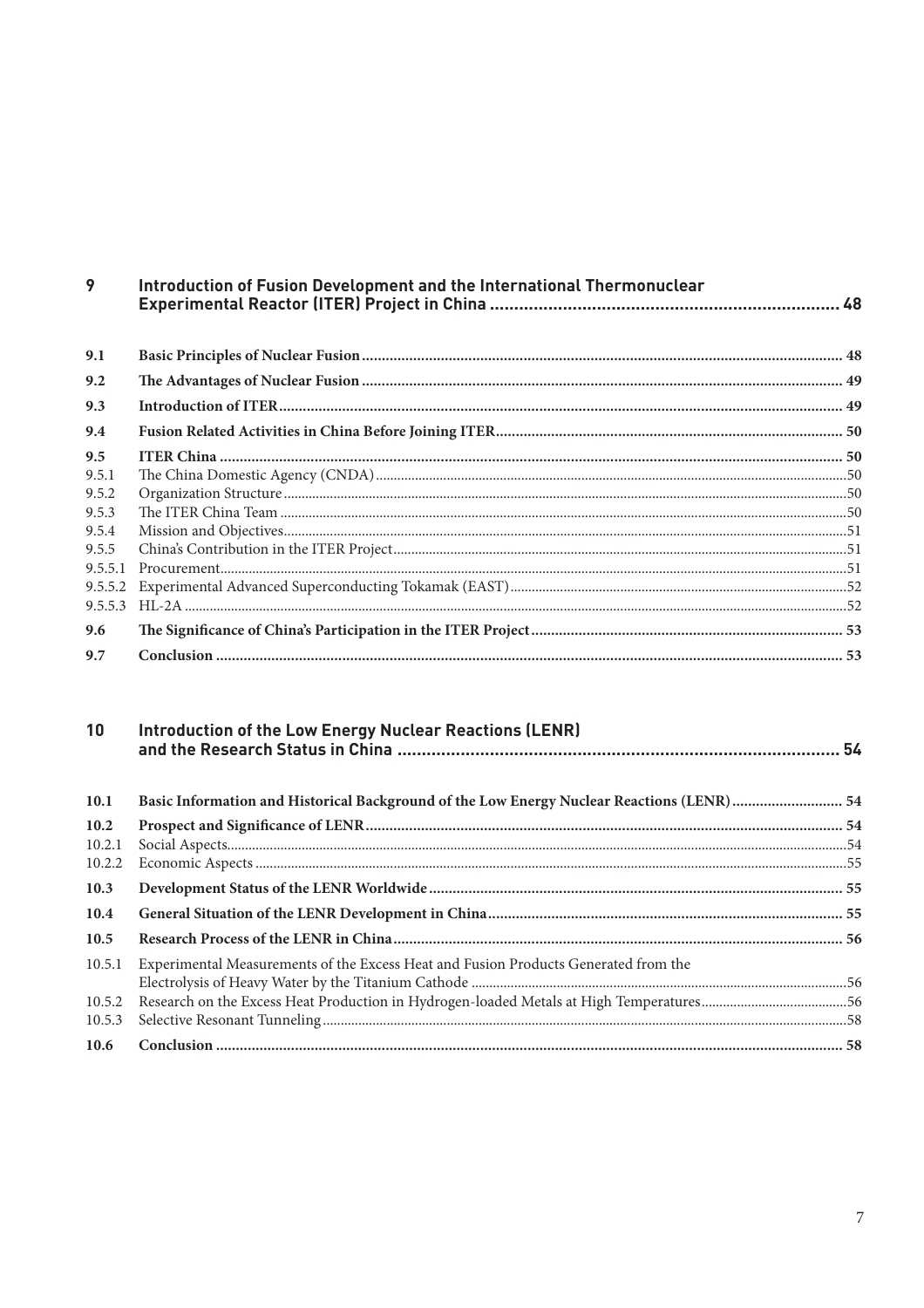2003. In 2012, 100 000 rod clusters were produced, the quality of which reached the international advanced level.

For the past few years, the fuel element production tasks of the CNNC 202 Factory followed one by one. The pressurized water reactor (PWR) fuel element production line was completed in 2010, which has the ability to handle 200 t of metallic uranium per year. Besides, the production of the fuel for the Generation III AP1000 PWRs reached 800 t. In 2014, it provided the Sanmen and Haiyang nuclear power plants with fuel elements for the first time.

After the completion of the High Temperature Gas-Cooled Reactor (HTGR) fuel element production line, it will be capable to produce 300 000 pebble fuel elements per year, marking that China masters the HTGR fuel element technology after Germany, the USA and Japan.

Meanwhile, in order to meet the demand of developing nuclear power in a massive scale, the CNNC 202 Factory will extend the construction of the AFA3G PWR fuel element production line. At the appointed time, the CNNC 202 Factory will become the industrial base for all types of fuel elements in China. The factory was also built with ministerial key laboratories and the National Physical and Chemical Testing Center as well as a research institute and one postdoctoral scientific research station  $[3]$ .

The CNNC 202 Factory is not only the biggest fuel element production base of China, but also the research and development center of fuel elements. All types of fuel elements in test reactors, research reactors and engineering reactors in China are researched, developed and fabricated there.

The safety of nuclear power plants is related to the quality of fuel elements. After entering the PWR fuel element production area, all the materials are completely sealed in closed containers and pipelines, which means that people

and materials do not get in contact with each other. There are two sealing barriers: One is the processing equipment and the pipelines, the other are the peripheral barrier and its exhaust system. The whole plant has a negative pressure system in the production area. Air can only flow from the outside to the inside, which prevents radioactive substances from diffusing into the environment.

The CNNC 202 Factory fuel element production lines have high automation levels. Workers use touch screens to operate them. They can only operate following preset programs and have no authority to change the operation in order to avoid misoperation [4].

Although the radioactivity of uranium during fuel element operation is low, the "three wastes" (waste gas, waste water and waste residues) disposal is very strict. The CNNC 202 Factory has special uranium and fluorine-bearing wastewater treatment facilities. They can recycle uranium from the wastewater and implement wastewater defluoridation. All of the treated water is recycled and reused.

The CNNC 202 Factory has also built advanced waste gas treatment facilities. With the help of air filtration, absorbing and washing facilities, the air inside the workshop passes through multistage purification, which reduces waste gas production to a minimum. The exhaust gas purification efficiency of fuel element factories in China is 99.97%. CNNC 202 Factory reached 99.99%.

In order to prevent and control the pollution of exhaust gases, the inlet and outlet of the waste gas treatment facilities are equipped with monitoring instruments or sampling ports to have real-time monitoring. Meanwhile, environmental monitoring sites are set up around the factory. The monitoring data will be reported to the local environmental protection agency and the supervision department. The research result from many years' monitoring data shows that nuclear facilities in China have very little impact on the surrounding environment.

From construction, operation to retirement of nuclear facilities, natural conditions such as geology, hydrology and weather must be evaluated carefully. Although the CNNC 202 Factory is not far away from mountains, it is not on geological fault zones. Moreover, the building standards of the factory are high. The anti-seismic grade of the factory is 8 and the seismic fortification level is 9. All the radioactive working places are airtight workshops. Even if a leakage of substances would happen, radioactive substances could be controlled within the factory and emissions to the environment are reduced thanks to the outer barriers.

 $U_3O_8$  powder and  $UO_2$  pellets are a very stable solid. UF $_6$  is solid under normal pressure and temperature. It is stored in airtight steel vessels. The operation and processing of  $UF_6$  is within the airtight pipelines, equipment and containers, which avoid releases to the environment. Because  $UF_6$  is chemically active, in the case of a leakage,  $UF_6$  will react with moisture in the air and most of it will form  $UO_2F_2$  and deposit inside the factory. HF will be confined inside the factory. The formed  $UO_2F_2$  can also be recycled.

Besides,  $U_3O_8$  and other forms of pure uranium are weak radioactive matter. Even if the factory building collapses because of a violent earthquake, flood or other extreme disasters, as long as we can reclaim the material, the consequences of the accident are mainly controlled within the factory.

Since the CNNC 202 Factory was built, it suffered earthquakes greater than magnitude six and other disasters, but none of these caused damage to the production facilities. Up to now, the CNNC 202 Factory has never caused any measurable harmful effects to the surrounding environment. The safety level of this fuel element factory is very high.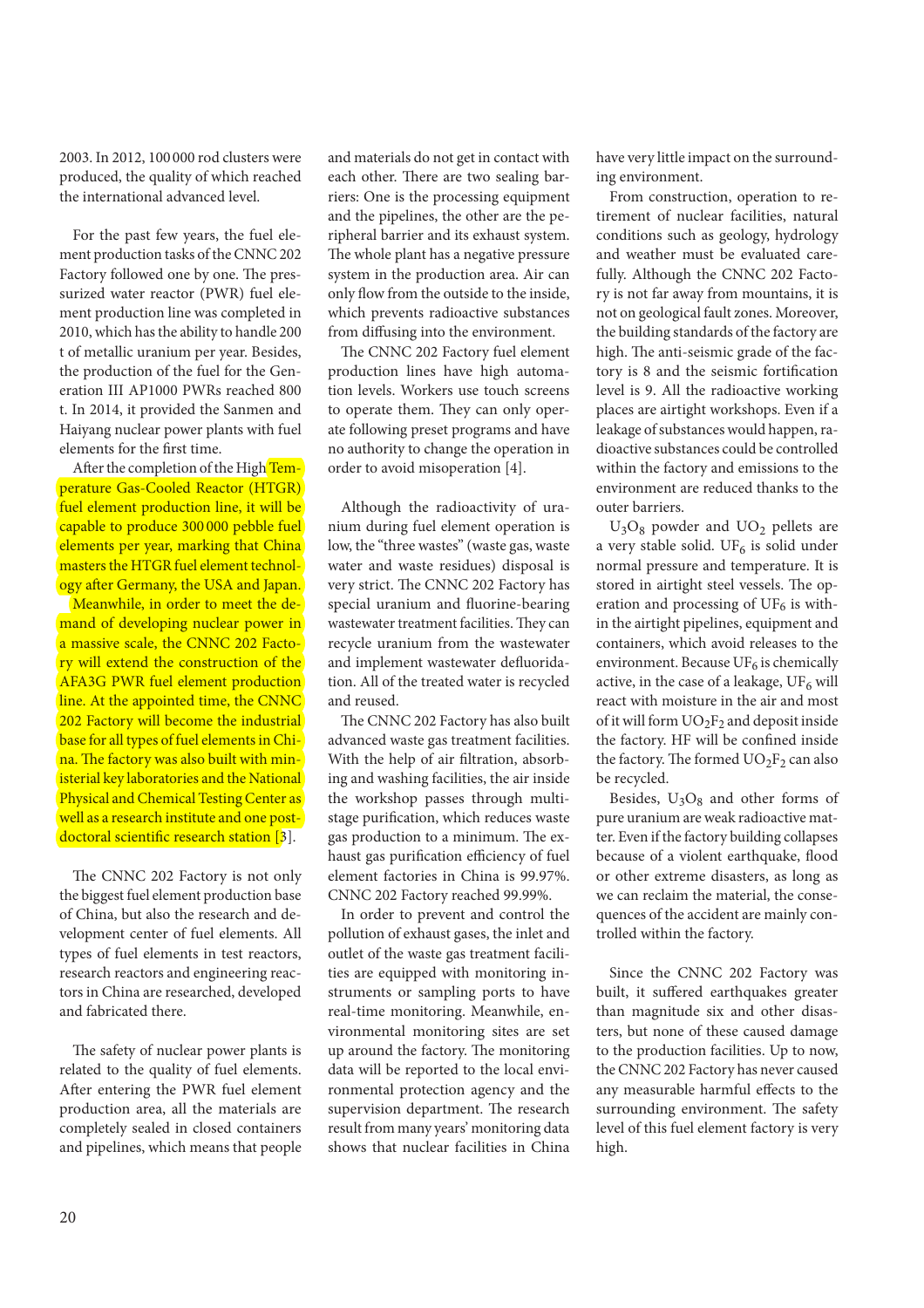# **7 Development of the High Temperature Gas-cooled Reactor (HTGR) in China**

# **7.1 Introduction of the HTGR**

Recent developments in High Temperature Gas-cooled Reactors (HTGRs) attracted widespread attention. China, Japan, South Africa, USA, Russia and France are all actively initiating the development work of HTGRs. Some developing countries expressed great interest in this type of reactor [1].

The HTGR is one of the six Generation IV reactors put forward by the Generation IV International Forum (GIF) in 2002. This type of reactor has a high outlet temperature. It uses Helium as coolant and graphite as moderator. Pebble fuel and a ceramic reactor core are adopted. At the center of each poppy seed-size fuel particle is a uranium kernel. Layers of carbon and silicon carbide contain the radioactive material [2]. Fig. 12 shows the overall structure of the HTR-10 MW Test Module constructed by the Institute of Nuclear and New Energy Technology at Tsinghua University. Fig. 14 shows the pebble fuel element structure of HTGR.

The most important feature of modular high temperature gas cooled reactors is that under any accident conditions, including a large loss of coolant accident (LLOCA), the reactor can be kept in a safe state without any human or machine intervention.

The modular HTGR also has other advantages such as:

1. High generating efficiency: Its efficiency is 25% higher than PWR nuclear power plants because of the high outlet temperature.



Fig. 12 - The 10 MWt High Temperature Gas-cooled Rector (HTGR) [7]

- 2. Short construction period: the HTGR adopts a modular construction approach. The construction period can be reduced to two years. Compared to PWR power plants which have 5 to 6 years of construction, the interest payment during construction is reduced and the construction investment can be reduced by 20%.
- 3. Simple system: The HTGR has passive safety features which greatly simplify the system. Engineering safety facilities like emergency core cooling system and full grade containment don't need to be installed, which can reduce the construction investment.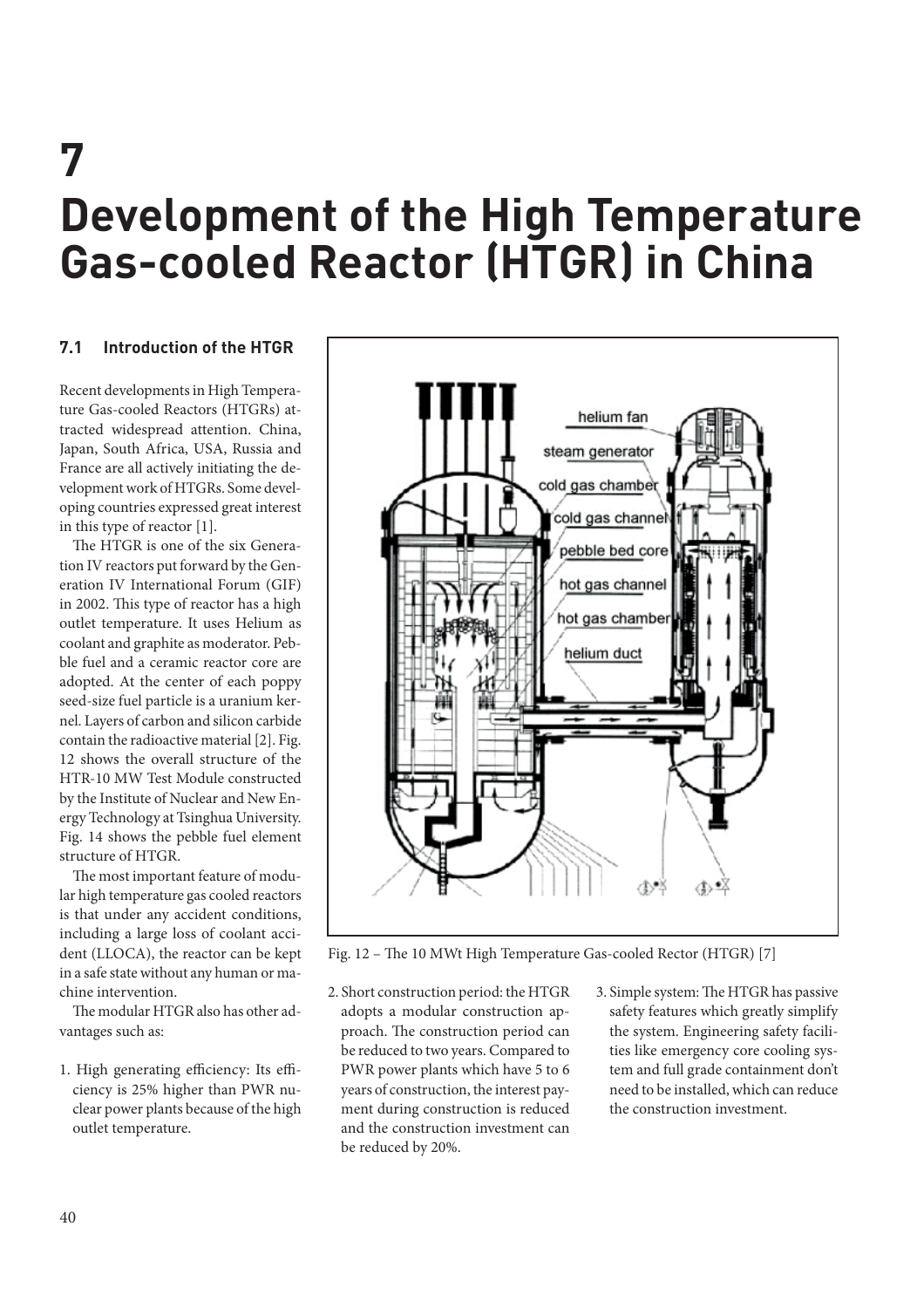#### **7.2 The Development History of China's HTR and its Current Situation**

The HTGR research and development work in China started in the 1970s. By implementing the National High-Technology Project (863), the Tsinghua University designed and built a HTR-10 MW Test Module under the support of the China National Nuclear Corporation (CNNC). It realized the first power generation on January 7, 2003 [3].

In 2006, the Tsinghua University in Beijing, the China Nuclear Engineering Group Corporation (CNEC) and the China Huaneng Group co-financed the construction of the HTR demonstration project, after which a complete industrial chain will be formed. In this system, the Institute of Nuclear and New Energy Technology, Tsinghua University is the liability subject in charge of technology R&D and providing design and technical support; CNEC is the major special project implementation body, responsible for designing, purchasing and constructing the demonstration project of the nuclear island and its auxiliary systems; Huaneng Shandong Shidao Bay Nuclear Power Co., Ltd. takes charge of the investment operations of the demonstration project [4].

![](_page_7_Picture_3.jpeg)

Fig. 13 - The construction of the Shidao Bay HTGR conventional island was finished on June 27, 2015 (photo credit: Shidao Bay NPP)

The High Temperature Reactor-Pebble-bed Modules (HTR-PM) under construction has two reactors (2x100 MWe) and one turbine. On December 9, 2012, the construction of the Shandong Rongcheng Shidao Bay HTR demonstration project started. Up to April 20, 2015, civil construction of the basements came to an end and turned to the intensive equipment installation stage. The key point for construction was shifted from civil construction to installation construction. On June 24, after two months of arduous struggle, the Shidao Bay Nuclear Power Project completed the pouring task of the reactor building walls for the first modular High Temperature Gas-cooled Demonstration Reactor in the world  $[5]$ . The reactor building walls were poured to 41.30 meters, marking the HTGR project meeting the requirement of heavy equipment lifting. On June 27, by capping of the Shidao Bay HTGR conventional island was finished [6]. This is another major step after the end of the pouring task. The project will be completed and put into operation at the end of 2017.

![](_page_7_Figure_7.jpeg)

Fig. 14 – The pebble fuel element of the HTGR [7] alized for 95% of the equipment.

#### **7.3 Future Expectations of HTGRs in China**

The HTGR industrialization has shifted from research toward commercial applications. CNEC announced that the feasibility study report of the 600 MWe commercial high temperature reactor project (6x100 MWe) in Ruijin, Jiangxi Province, has passed the experts auditing and promises to be the first commercial Generation IV nuclear power plant in the world. At present, China has mastered all the technology of HTGR systematically and takes the lead in the world. The home manufacture can be re-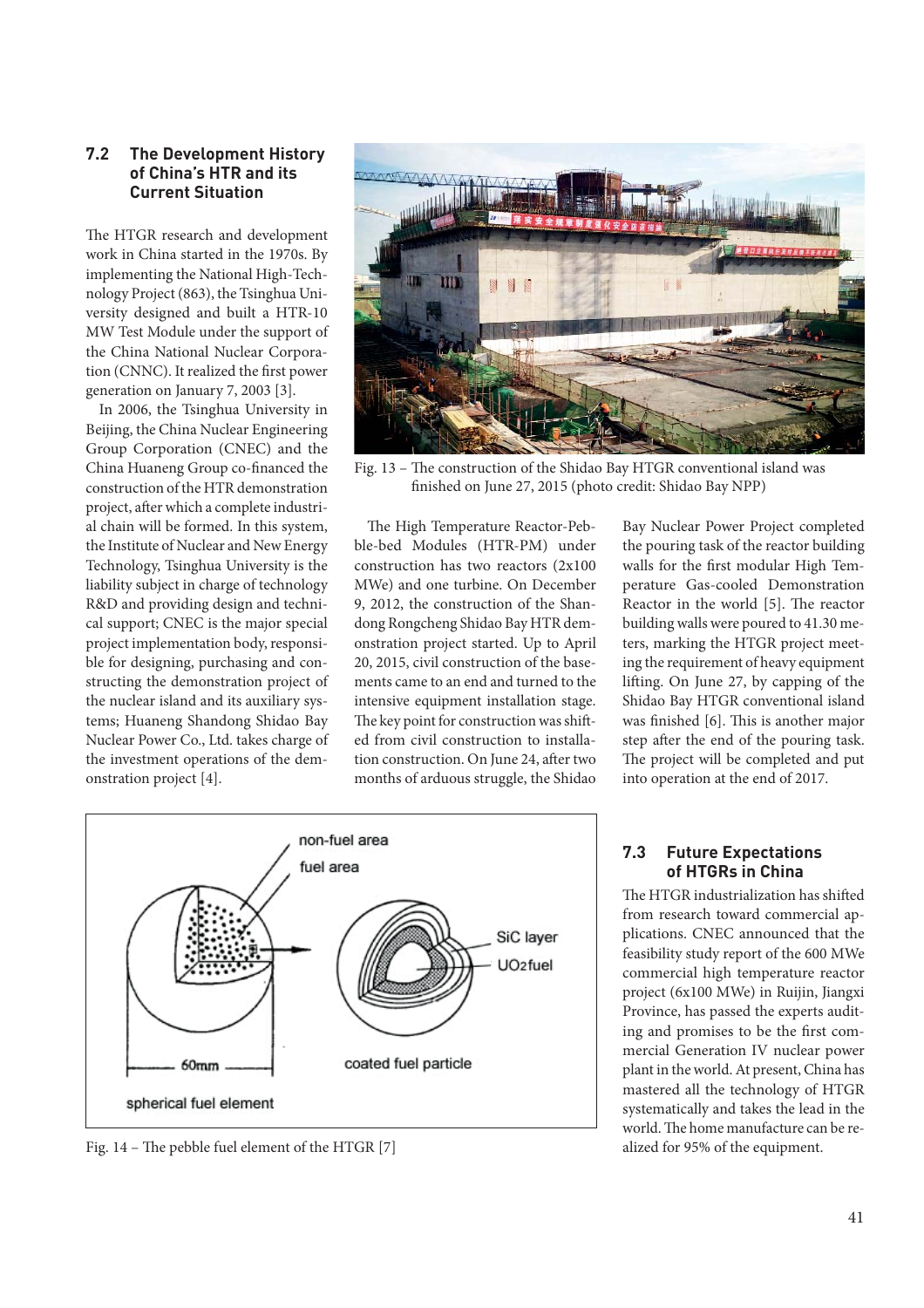As next step, CNEC and Jiangxi Province will combine together and submit the project proposals to the National Development and Reform Commission (NDRC), applying to list the project into the National Nuclear Long and Medium Term Development Planning. After receiving the permit, the feasibility study of the project will be carried out. Land requisition, "Five-Outlet-one-Dish"1 and the construction of the auxiliary facilities will be carried out at the same time. After getting the approval from the NDRC and obtaining building permits from the National Nuclear Safety Administration (NNSA), the commencement of work for the two units in the first-stage project is planned in 2017 and they will be connected to the grid around 2021.

## **7.4 HTGR Cooperation between China and Other Countries**

By the way of multi-module combination, the installed capacity of the HTGR nuclear power plants can be 200 MWe (2x100 MWe), 400 MWe, 600 MWe, 800 MWe and 1000 MWe. These power plants can be operated with flexibility to suit the market and meet the need of different power grids. It is suitable for being constructed close to load centers as well as in countries and regions with small or middle power grids.

Many countries in Southeast Asia, the Middle East and Europe, including some potential users in China, express a keen interest in the application of HTGRs in nuclear electric power generation, sea water desalination, petrochemical industry and coal chemical

industry. The related business cooperations are under way.

At present, CNEC starts working on the HTGR preliminary work in Jiangxi, Hunan, Guangdong, Fujian, Shandong, Hubei and Zhejiang Province successively. Meanwhile, CNEC signed the memorandum of understanding (MOU) on cooperation with Dubai's Nuclear Energy Committee and provides King Abdulaziz City for Science and Technology (KACST) with the design scheme of a HTGR for seawater desalination. They have also reached a consensus on signing the memorandum of understanding on cooperation with Saudi Energy City. On April 21, 2015, they signed the MOU with the South African Nuclear Energy Corporation (NECSA). CNEC is jointly with other organizations responsible to provide nuclear fuels, spent fuel reclamation, nuclear power plant operation, technical support, personnel training and other integration services to the international market.

#### **7.5 Conclusion**

Generation IV nuclear power systems are advanced systems which stand for a major revolution in economy, safety, waste treatment and nuclear nonproliferation. The HTGR is considered to be the most possibly actualized and the most promising advanced reactor type in the near future by the international nuclear community [7].

Under the support of the National High-Technology Project, the Institute of Nuclear and New Energy Technology, Tsinghua University, built the HTR-10 MW Test Module successfully, and achieved joining the national power

grid with full power. Long-term operation and safety tests verified the intrinsic safety of the HTGR and proved its technical feasibility. The success of the HTR-10 MW Test Module construction and operation marks that China has made a breakthrough in the R&D of HTGRs. China has been included among those advanced countries in the development of HTGR technology.

In early 2006, the large pressurized water reactors and HTGRs were included in the 16 major scientific and technological projects by "China's national policy for medium and long-term scientific development" in which they are striving to make breakthroughs in 15 years. Actualizing the major scientific and technological project of HTGRs marks that the HTGR technology, in which China has self-owned intellectual property, takes a crucial step towards industrialization.

#### **References**

- [1] Wu Zongxin, February 2000. Development of China's High Temperature Gas-cooled Reactor. Nuclear Power Engineering.
- [2] *http://baike.baidu.com/*
- [3] *http://military.china.com/news/ 568/20150421/19562626.html*
- [4] *http://digitalpaper.stdaily.com/ http\_www.kjrb.com/kjrb/html/ 2014-11/01/content\_282325. htm?div=-1*
- [5] *http://www.cet.com.cn/nypd*/ hn/1576726.shtml
- [6] *http://paper.people.com.cn/zgnyb/html/2015-07/06/content\_1585012.htm*
- [7] Fu Xiaoming, Wangjie, October 2006. Summary of HTGR Development in China. Modern Electric Power

<sup>1</sup> Five-Outlet-one-Dish: In order to construct efficiently and orderly, some on-site first-phase preparations have to be made, such as electrifying, communication, road access, water access, gas access and land smoothing.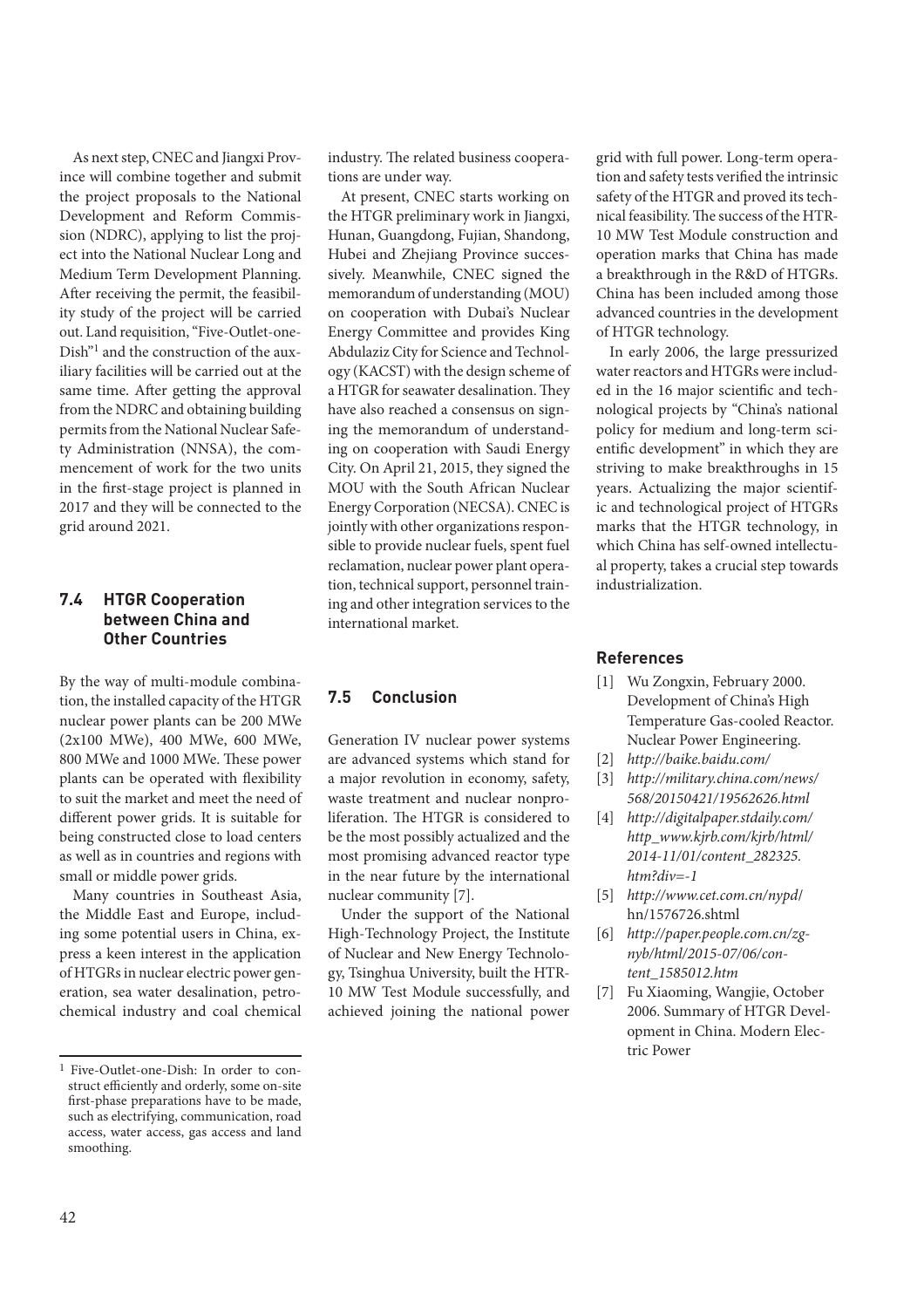Entwicklung der hohen Temperatur Gas-kühlte Reaktor (HTGR) in China ab

7,1 Gas-kühlte Einleitung der HTGRRecent-Entwicklungen in der hohen Temperatur Reaktoren (HTGRs) erregte weit verbreitete Aufmerksamkeit ab. Alle China, Japan, Südafrika, USA, Russland und Frankreich ist, welche aktiv die Entwicklungsarbeit von HTGRs einleiten. Einige Entwicklungsländer zeigten großes Interesse an dieser Art des Reaktors [1].

Das HTGR ist einer der sechs Reaktoren der Generation IV, die vorgebracht werden im Jahre 2002 durch das Generation IV International-Forum (GIF). Diese Art des Reaktors hat eine hohe Ausgangstemperatur. Sie benutzt Helium als Kühlmittel und Graphit als Moderator. Kieselbrennstoff und ein keramischer Reaktorkern werden angenommen. In der Mitte jedes Mohnblumensamengrößenbrennstoffs ist Partikel ein Uran Kern. Schichten des Kohlenstoff- und Silikonkarbids enthalten das radioaktive Material [2]. Abb. 12 zeigt die Gesamtstruktur des HOCHTEMPERATURREAKTORS - das 10 MW-Test-Modul, das vom Institut der Kern- und New Energy-Technologie an Tsinghua-Universität konstruiert wird. Abb. 14 zeigt die Kieselbrennstoffdokumentenstruktur von HTGR.

Die wichtigste Funktion des modularen Gases der hohen Temperatur - abgekühlte Reaktoren ist der unter allen möglichen Unfallbedingungen, einschließlich einen großen Verlust des Kühlmittelunfalles (LLOCA), der Reaktor können in einem sicheren Zustand ohne irgendeine Menschen- oder

Maschinenintervention gehalten werden.

Das modulare HTGR hat auch andere Vorteile wie:

1. Hohes Erzeugungseffi ciency: Seine Leistungsfähigkeit ist 25%, das als Atomkraftwerke PWR wegen der hohen Ausgangstemperatur höher ist.

Abb. 12 – der 10 MWt hohe Temperatur Gas-abgekühlte Rektor (HTGR) [7]

2. Kurze Bauzeit: das HTGR nimmt ein modulares Bauvorgehen an. Die Bauzeit kann auf zwei Jahren verringert werden. Verglichen mit PWR-Kraftwerken, die 5 bis 6 Baujahre haben, wird die Zinszahlung während des Baus verringert und die Bau-Investition kann um 20% verringert werden.

3. Einfaches System: Das HTGR hat passive Sicherheitsfunktionen, die groß das System vereinfachen. Techniksicherheitsanlagen wie Kühlsystem des Notkernes und volle Gradeindämmung brauchen nicht installiert zu sein, die die Bau-Investition verringern können.

7,2 Die Entwicklungs-Geschichte Chinas von HOCHTEMPERATURREAKTOR und von seiner gegenwärtigen Lage

Die HTGR-Forschung und Entwicklung Arbeit in China begann in den siebziger Jahren. Indem sie das nationale Hightechprojekt (863) durchführte, entwarf die Tsinghua-Universität und baute einen HOCHTEMPERATURREAKTOR - 10 MW-Test-Modul unter der Unterstützung der China-nationalen Kerngesellschaft (CNNC). Sie verwirklichte die FI-rst Stromerzeugung am 7. Januar 2003 [3]. Im Jahre 2006 nanced die Tsinghua-Universität in Peking, die China-Kerntechnik Group Corporation (CNEC) und die Gruppen-mitfI Chinas Huaneng den Bau des

HOCHTEMPERATURREAKTORdemonstrationsvorhabens, nachdem wird eine komplette industrielle Kette gebildet. In diesem System ist das Institut der Kern- und New Energy-Technologie, Tsinghua-Universität das Haftungsthema verantwortlich für Technologie R&D und Design und technische Unterstützung der Lieferung; CNEC ist der bedeutende spezielle Projektdurchführungskörper, der für das Entwerfen, den Kauf und das Konstruieren des Demonstrationsvorhabens der Kerninsel und seiner Hilfshydraulikanlagen verantwortlich ist; Huaneng Shandong Shidao Bay Nuclear Power Co., Ltd. übernimmt über die Investitionsoperationen des Demonstrationsvorhabens Kontrolle

Die Module Reaktor-Kiesel-Bett der hohen Temperatur (HOCHTEMPERATURREAKTOR - P.M.) hat im Bau zwei Reaktoren (2x100 MWe) und eine Turbine. Am 9. Dezember 2012 der Bau des Bucht Shandongs Rongcheng Shidao HOCHTEMPERATURREAKTORdemonstrationsvorhabens begonnen. Bis zu 20. April 2015 fand Zivilbau der Keller ein Ende und wendete sich an das intensive Geräteeinbaustadium. Der springende Punkt für Bau war Verschiebunged vom Zivilbau zum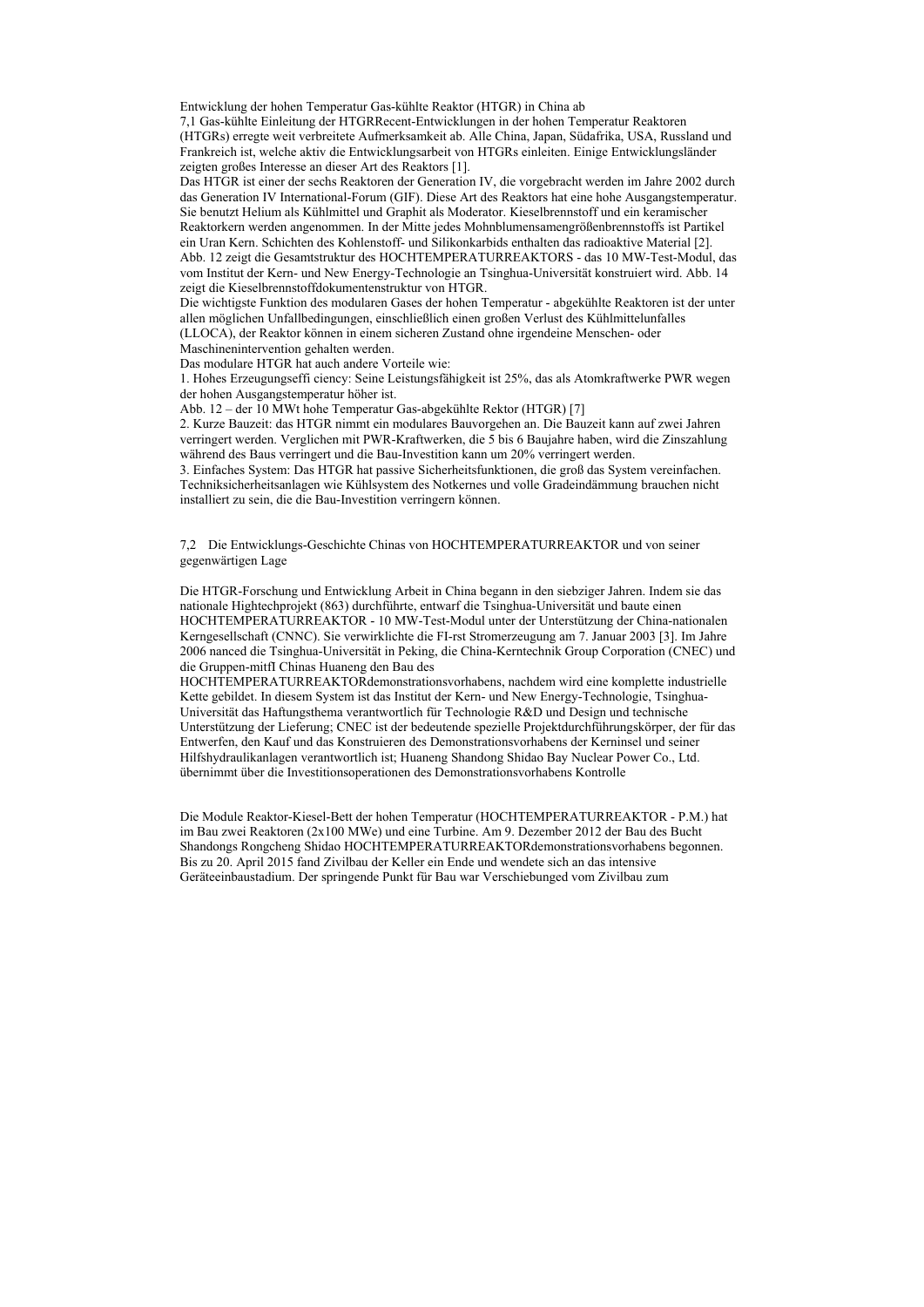Installationsbau. Am 24. Juni achtern äh zwei Monate eifriger Kampf, schloss das Shidao-Bucht-Kernenergieprojekt die strömende Aufgabe der Reaktorgebäudewände für den erste modulare hohe Temperatur Gas-abgekühlten Demonstrations-Reaktor in der Welt ab [5]. Reaktor-Gebäudewände des Th e wurden zu 41,30 Metern, Markierung das HTGR-Projekt gegossen, welches die Bedingung des schweren Ausrüstungsanhebens erfüllt. Am 27. Juni indem sie Shidao-Bucht HTGR mit einer Kappe bedeckte, herkömmliche war die Insel fertig [6]. Dieses ist ein anderer bedeutender Schritt nach dem Ende der strömenden Aufgabe. Das Projekt wird und in Operation Ende 2017 sich zu setzen abgeschlossen.

Abb. 13 – der Bau der herkömmlichen Insel Shidao-Bucht HTGR wurde am 27. Juni 2015 beendet (Fotokredit: Shidao-Bucht NPP)

## 7,3 Zukünftige Erwartungen von HTGRs in China

Die HTGR-Industrialisierung hat Verschiebunged von der Forschung in Richtung zu den kommerziellen Anwendungen. CNEC kündigte, dass der Durchführbarkeitsanalysebericht des 600 MWe Handelshochtemperaturreaktorprojektes (6x100 MWe) in Ruijin, Jiangxi Provinz, die revidierenden Experten geführt hat und verspricht, das FI-rst HandelsAtomkraftwerk generation IV in der Welt zu sein an. Zur Zeit hat China die ganze Technologie von HTGR systematisch beherrscht und die Führung in der Welt übernimmt. Die Ausgangsfertigung kann für 95% der Ausrüstung verwirklicht werden. Als nächster Schritt kombiniert CNEC- und Jiangxi-Provinz zusammen und reicht die Projektvorschläge zur nationalen Entwicklung ein und verbessert die Kommission (NDRC) und trifft zu, um das Projekt in die nationale lange und mittelfristige Entwicklungs-Kernplanung aufzulisten. Nachdem man die Erlaubnis empfangen hat, wird die Durchführbarkeitsanalyse des Projektes durchgeführt. Landen Sie Forderung, "Fünf-Ausgang-oneDish" 1 und der Bau der zusätzlichen Anlagen wird gleichzeitig durchgeführt. Nach dem Erhalten der Zustimmung vom NDRC und dem Erhalt von Baugenehmigungen von der nationalen Verwaltung der nuklearen Sicherheit (NNSA), wird der Arbeitsbeginn für die zwei Einheiten im anfänglichen Projekt im Jahre 2017 geplant und sie werden an das Gitter gegen 2021 angeschlossen.

4 HTGR-Zusammenarbeit zwischen China und anderen Ländern

Übrigens von der Multimodulkombination, kann die installierte Kapazität der Atomkraftwerke HTGR 200 MWe (2x100 MWe), 400 MWe, 600 MWe, 800 MWe und MWe 1000 sein. Th ese Kraftwerke können mit Florida-exibility bearbeitet werden, um dem Markt zu entsprechen und den Bedarf von verschiedenen Stromnetzen zu erfüllen. Es ist für nah an Lastsmitten sowie in den Ländern und in den Regionen mit den kleinen oder mittleren Stromnetzen konstruiert werden passend.

Viele Länder in Südostasien, im Mittlere Osten und in Europa, einschließlich einige mögliche Benutzer in China, zeigen ein großes Interesse in der Anwendung von HTGRs in der Kerngeneration des elektrischen Stroms, in der Seewasserentsalzung, in der petrochemischen Industrie und in der Kohlenchemikalie 1Five-Outlet-one-Dish: Um leistungsfähig zu konstruieren und geordnet, müssen einige erstphasige Vorbereitungen vor Ort, wie Elektrifizieren, Kommunikation, Straßenzugang, Wasserzugang, Gaszugang und Landglatt machen gemacht werden.

Industrie. Die in Verbindung stehenden Zusammenarbeiten zwischen Unternehmen sind laufend. Zur Zeit fängt CNEC an, an der einleitenden Arbeit HTGR in Jiangxi-, Hunan-, Guangdong-, Fujian-, Shandong-, Hubei- und Zhejiang-Provinz mehrmals hintereinander zu arbeiten. Unterdessen unterzeichnete CNEC die Vereinbarung (MOU) auf der Zusammenarbeit mit

Dubais Kernenergie-ausschuss und versieht König Abdulaziz City für Wissenschaft und Technik (KACST) mit dem Design

Entwurf eines HTGR für Meerwasserentsalzen. Das ey Th haben auch einen Konsens auf dem Unterzeichnen der Vereinbarung auf der Zusammenarbeit mit saudischer Energie-Stadt erreicht. Am 21.